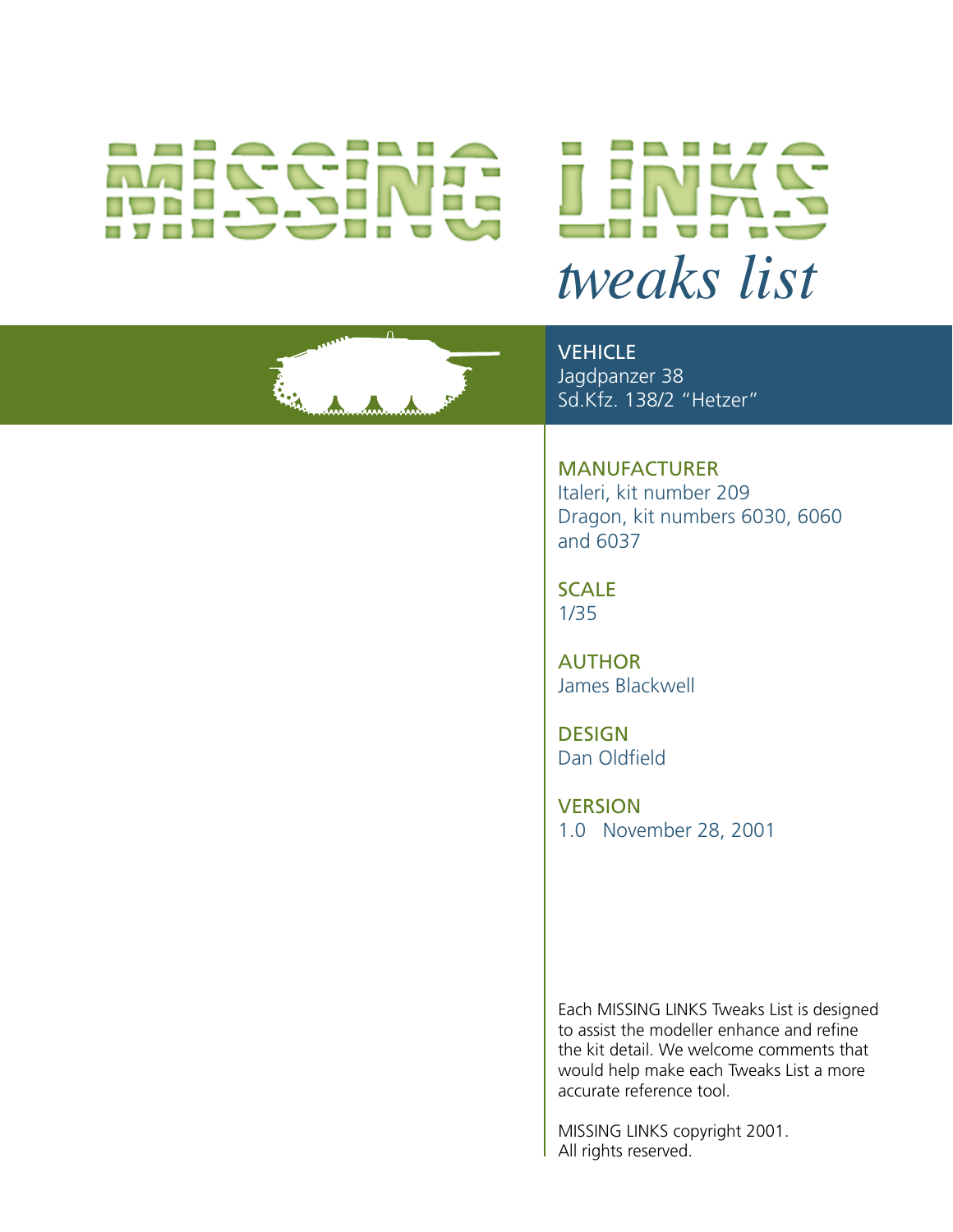#### **OVERVIEW**

During the course of production which first began in March/April 1944, a number of subtle, and not so subtle design changes were introduced to the vehicle's appearance along the way by the two firms involved in its production - BMM & Skoda. This combined with a lot of crossover of these overlapping features up to months after intro dates (presumably due either to the "FILO" or First In, Last Out policy run during manufacturing, or due to Allied bombing disrupting production or component supplies and delivery of parts), can make labelling or pigeon-holing them with complete certainty a little tough.

However amongst the most obvious changes to look for though were the variations to the idler wheels, road wheels, exhausts, engine deck, driver's visor and both inner and outer gun mantlets as well as paint schemes in determining their approximate production date and firm that made them.

But as a rough indication to give an idea of the variety of features observed on them, there were at least:

#### 4 patterns of road wheels

32 bolt wide rim, 32 bolt narrow rim, 32 rivet narrow rim, 16 rivet type

#### 2 styles of drive sprockets perforated rim, solid rim

#### 9 styles of idlers

12 hole double rim, 12 hole single rim, 6 hole small, 8 hole, 8 hole ribbed, 8 hole spoked, 6 hole big, 4 hole dished, 4 hole flat

#### 2 styles of leaf springs

Early with flat centre section and scoop below, Late with ribbed centre section & no scoop

#### 5 styles of tracks

38(t), Early, Late, Late w/notched tread bar, & ostketten

#### 4 Styles of front fenders

flat with no rear kick up or side thickening, flat with no rear kick up but side thickening at rear, angled with rear kick up & side thickening, 7 wider style on production Starr

#### 2 styles of driver's scopes

Early to Mids; raised cast armoured type, Lates; recessed scopes w/sheetmetal cover

# 6 styles of Kugellafettes

types I through V & Starr

# 5 styles of mantlets

Protos & first Earlies; stepped w/machined edge, Earlies; stepped w/o machined edge, Some Earlies; stepped with added chin, Mids to Lates; smooth edged Late, Starrs; narrow bullet-shaped mantlet

#### 6 styles of gun barrel appearance

threaded end exposed, muzzle brake fitted, thread cap fitted, smooth w/o thread, machined groove, machined double step narrow muzzle

#### 4 variations in side skirts

first April Earlies; mounts fixed to outside face + no bends on end pair, May on Earlies; mounts welded to inside face (ie.no rivets) + no bends on end pair, Mids; mounts riveted to inside face + no bends on end pair, Lates; mounts riveted to inside face + bends on end pair,

#### 4 LHS fender tool box designs

Protos & first Earlies; perforated type w/holes on sides too, Earlies & Mids; perforated type w/o holes on sides, Lates; solid type w/angled top, variation; solid type w/flat top

## 4 tow shackle designs

3 Protos; pig tail type positioned on lower edge, Earlies & Mids; flat plate type w/hook on end, Lates; flat plate type with hook in centre, Lates & Post war; flat type with hook in centre w/brace added

## 3 types of Gunner's sights

square-topped SflZF 1a on the Earlies, round-topped SflZF 1c seen on the Lates, and the boxy WZF 2/2 seen on the Starr

#### 3 MG shield patterns

Prototype with longer wings, shorter wings, notches in LHS one to hang gurtsac

#### 3 engine deck/hatch configurations

Proto & Early; 1 piece CO's hatch & no filler hatches, early Mid; 2 piece CO's hatch & RHS filler hatch, late Mid & Late; 2 piece CO's hatch & 2 filler hatches

#### 4 exhaust config.s

3 Protos & first 20 Earlies; horizontal muffler with mesh guard, Earlies to Mids; horizontal muffler w/o guard, Lates; short fat cover tube, variation; solid end with pipe

#### 4 muffler pipe housing cover designs

cast round, cast round w/notch, welded square, welded square w/notch

#### 4 rear plate configurations

Proto; bevel on bottom edge & spare tracks positioned high, Early; straight plate w/full width tow bar across top, Early & Mid; no towbar & boarding step added to blowtorch port cover on later ones (c.August), Lates; reduced no. of bolts on tail plate

#### **Variants & Features**

As a modelling guide there were perhaps 6 main identifiable variants of the gun tanks (unofficially labelled as such in this tweaks list purely for convenience). Generally they sported the following features, though there are many exceptions to be seen (it's also possible to further sub-categorise them into Early, Mid, and Late marks of each variant if desired, though due to the seemingly random mixture of features it then becomes a bit messy).

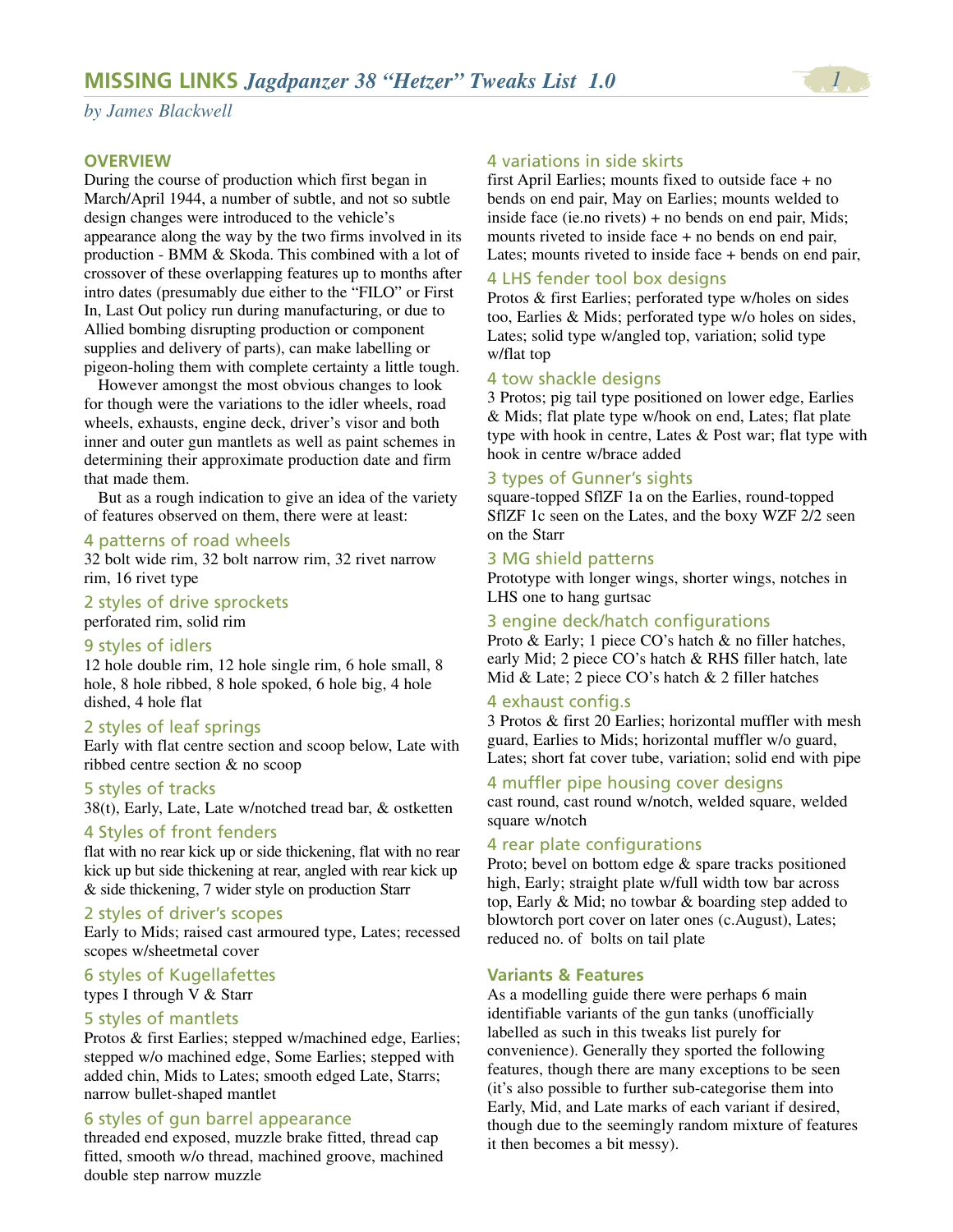# **Prototype/0-series**

## (BMM Fgst. No.s 321001-321003) March/April 1944 Production:

- Perforated rim on drive sprockets
- Early pattern un-reinforced leaf springs without centre rib & scoop at bottom
- 32 bolt wide rim road wheels (825mm Ø)
- 12 hole idlers
- Early pattern/38(t) tracks used
- Lacking armoured final drive housings
- Early 4 bolt track tensioners
- Pig tail front and rear tow hooks on lower edges of front and rear plates
- Straight welded nose plate join
- Type I scalloped edge 6 bolt kugellafette
- Stepped mantlet with flat machined edges on sides
- Straight rear edge to front fenders where they mount
- No jack block carried on RHS front fender (number plate in its place)
- Notek wired to behind edge of glacis
- Armoured driver's visor housing
- Longer shields on Rundumfeur MG
- Straight support flange/lip on inside face of Loader's LHS hatch
- Locking bar running L-R on CO's front/scope hatch
- One piece rear CO's hatch with centre lock/locking handle on inner face
- No filler hatches
- No muffler pipe hull entry cover housing
- Perforated mesh cover guard over muffler
- Single spare aerial tube on LH hull side
- Perforated LHS fender stowage box
- Convoy light on post
- Jack stowed with baseplate facing to rear
- No skirts
- Plain rear plate with bevelled lower edge and no. plate carried
- No triangular fillets under rear fender overhangs
- Early pattern track tensioners
- 2 lots of 3 spare track links positioned higher on rear plate than following models
- Paintjob: plain dark yellow

# **Early Model**

#### (BMM Fgst. No.s 321004-321023/321024- 321073) April/May 1944 Production:

- Standard (non perforated) rim on drive sprockets
- Early pattern reinforced leaf springs without centre rib & scoop at bottom
- 32 bolt wide rim road wheels
- 12 hole idlers
- Early Hetzer track
- Armoured final drive housings
- Integral Early pattern tow shackle extensions front & rear (longer shape & hook on underside at corner)
- Interlocked nose plate join
- Type II or III 2-bolt Kugellafettes (lateral position also varied from overhanging glacis to just inside)
- Stepped mantlet with either machined flat (c.first 20) or smooth edges on sides (c.next 50), plus a small batch with an extra chin assed to underside
- Upturned rear edge to front fenders where they mount
- Notek wired to LH hull side
- Armoured driver's visor housing
- Shorter shields on Rundumfeur MG
- One piece rear CO's hatch
- No filler hatches
- Cast rounded muffler pipe hull entry cover housing (some straight edged, some with a notch in LHS)
- Perforated mesh cover guard over muffler (only on c.first 20)
- 2 bent spare aerial tubes on hull bend line
- Perforated LHS fender stowage box
- Convoy light on post
- Jack stowed with baseplate facing to front
- Skirts fitted without bent front & rear corners & first lot with mounting brackets attached to outside face
- Full width box section tow shackle assembly bolted to rear plate
- Tread plate boarding step added to some later ones on blowtorch port cover
- Early 4 bolt track tensioners
- Triangular fillets under rear fender overhangs
- LHS lot of 3 spare links positioned lower on rear plate, with second lot on RHS engine deck plate corner

Paintjob: plain dark yellow to soft sprayed 2 or 3 colour camo patterns

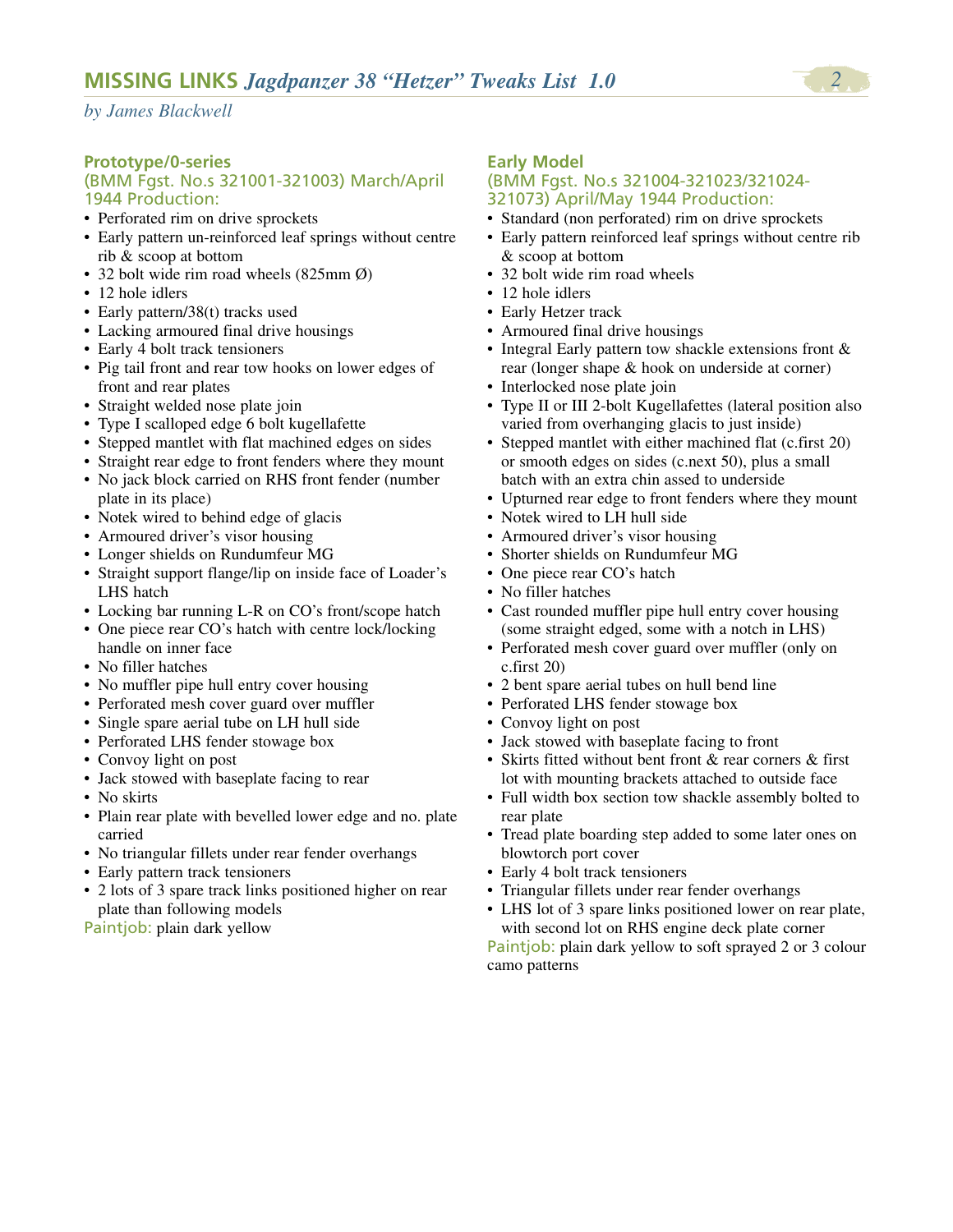# **Mid Production**

# (BMM & Skoda Werke) June-Sept 1944:

Due to the high numbers of Hetzers that were required it was realised early on that one firm alone would not be big enough to handle all production. BMM was the first firm entrusted with the job (during June it turned out 100, 100 in July, 150 in August and 190 in Sept). It wasn't until July/August that its long time pre-war rival Skoda also able to turn out its first releases (10 in July then 20 in August and 30 in Sept).

- Standard (non perforated) rim on drive sprockets
- Late pattern reinforced leaf springs with centre rib & no scoop at bottom
- 32 bolt then rivet wide & narrow rim road wheels
- Mixture of idlers introduced of both 12 hole (mainly Skoda) & 8 hole (mainly BMM)
- Early & Late Hetzer track as run progressed
- Armoured final drive housings
- Integral Early pattern tow shackle extensions front & rear (longer shape & hook on underside at corner)
- Interlocked nose plate join
- Type V Kugellafette
- Late unstepped smooth edge mantlet
- Upturned rear edge to front fenders where they mount
- Notek wired to LH hull side
- Armoured driver's visor housing
- Shorter shields on Rundumfeur MG
- Initially one two piece rear CO's hatch
- No filler hatches on first batches or 1 added on RHS then 2 on both sides on later ones
- Cast rounded muffler pipe hull entry cover housing (some straight edged, some with a notch in LHS)
- No perforated mesh cover guard over muffler
- 2 bent spare aerial tubes on hull side forward of bend line
- Perforated LHS fender stowage box on first ones and solid on later ones
- Convoy light on post on first ones and solid on later ones
- Jack stowed with baseplate facing to front
- Skirts w/external mount rivets without bent front & rear corners on first ones and bent on later ones
- Tread plate crew boarding step on blowtorch port cover
- Early 4 bolt track tensioners
- Triangular fillets under rear fender overhangs
- LHS lot of 3 spare links positioned lower on rear plate, with second lot on higher on RHS

Paintjob: Factory schemes - BMM Werke; hardedge ambush with sprayed stencilled triangles, Skoda Werke later Mids; hardedge ambush with hand painted yellow & green coloured dots

# **Late Production**

# (BMM & Skoda Werke) Sept/Oct 1944 on:

- Standard (non perforated) rim on drive sprockets
- Late pattern reinforced leaf springs with centre rib & no scoop at bottom
- 16 rivet road wheels
- Mixture of idlers introduced of both 8 hole, 8 hole ribbed, 6 hole
- Late Hetzer track
- Armoured final drive housings
- Integral Late pattern tow shackle extensions front & rear (more compact shape & hook on underside in centre)
- Interlocked nose plate join
- Type V Kugellafette
- Stepped mantlet with either machined flat (c.first 20) or smooth edges on sides (c.next 50)
- Upturned rear edge to front fenders where they mount
- Notek wired to LH hull side
- Recessed Driver's scopes with sheet metal cover
- Shorter shields on Rundumfeur MG
- Loaders hatch revised from Sept. on with locking bar and hatch handle reversed to opposite hatch halves
- Two piece rear CO's hatch
- Two filler hatches (Skoda repositions the handle on the RHS one to vertical vs. horizontal)
- Welded square muffler pipe hull entry cover housing (some straight edged, some with a notch in LHS)
- Late Flammvernichter exhaust tube at 45° on engine deck
- 2 straight spare aerial tubes forward of hull bend line
- Solid rear LHS fender stowage box
- Convoy light no longer on post but fixed to fender brace
- Jack stowed with baseplate facing to front
- Skirts with bent front & rear corners & external mount rivets
- Bolts around circular access plate reduced on rear plate
- Boarding step on blowtorch port cover
- Late 3 bolt track tensioners
- Triangular fillets under rear fender overhangs
- LHS lot of 3 spare links positioned lower on rear plate, with second lot higher on RHS

Paintjob: Factory schemes - BMM Werke; initially hardedge wide bands of 3-colour camo then later narrower ones, Skoda almost identical scheme of hardedge wide bands of 3-colour camo they carried on right to the end

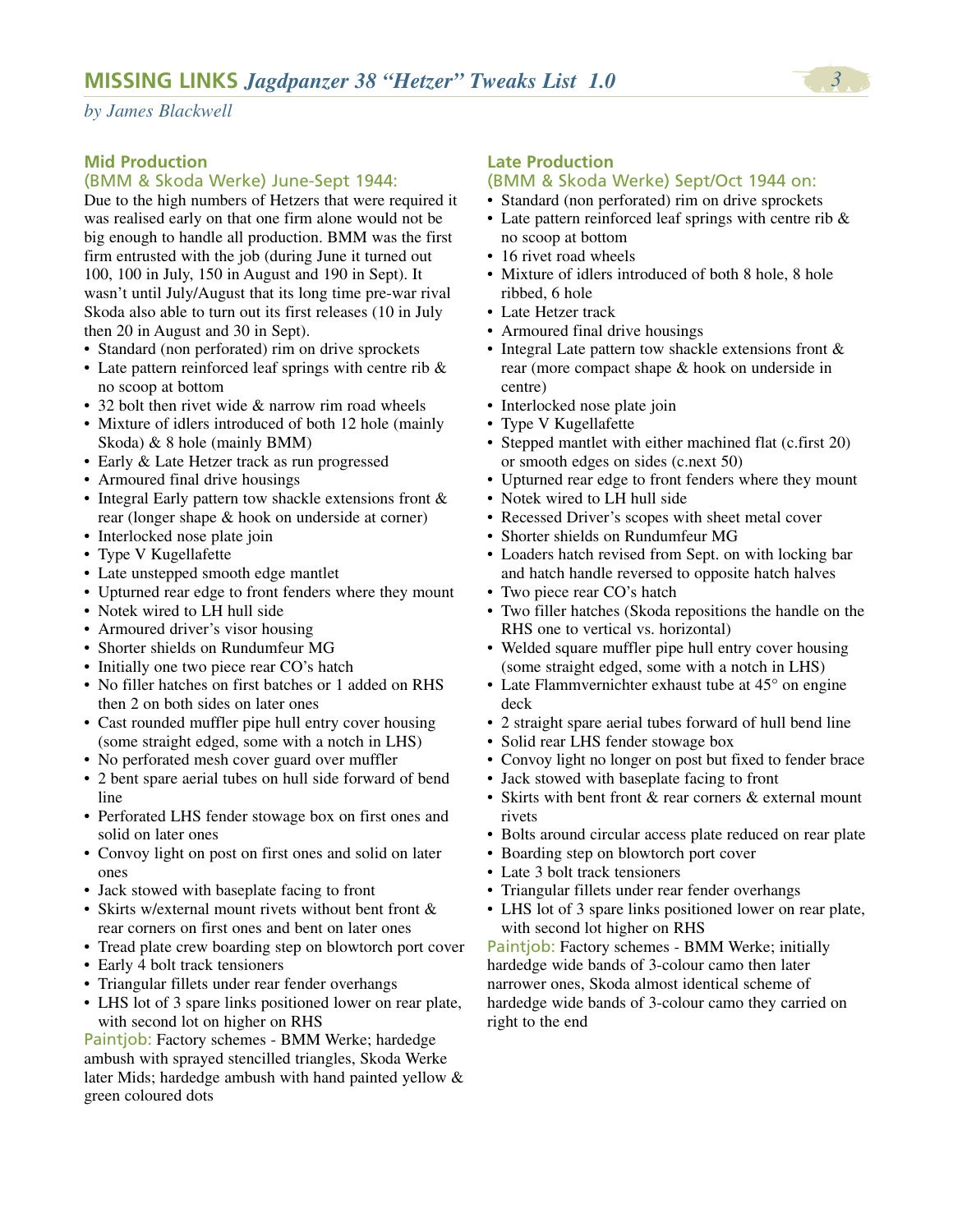# **Final Production**

# (BMM & Skoda Werke) 1945:

- Standard (non perforated) rim on drive sprockets
- Late pattern reinforced leaf springs with centre rib & no scoop at bottom
- 16 rivet road wheels
- Mixture of idlers introduced of both 4 hole dished, & 4 hole flat
- Armoured final drive housings
- Integral Late pattern tow shackle extensions front  $\&$ rear (more compact shape & hook on underside in centre) with triangular fillet brace added
- Interlocked nose plate join
- Type V Kugellafette
- Stepped mantlet with either machined flat (c.first 20) or smooth edges on sides (c.next 50)
- Upturned rear edge to front fenders where they mount
- Notek wired to LH hull side
- Recessed Driver's scopes with sheet metal cover
- Large foliage rings welded to front & sides
- Shorter shields on Rundumfeur MG w/2 notches cut into top LHS to hang gurtsac ammo bag
- Two piece rear CO's hatch
- Engine air outlet grill redesigned with horizontal louvres vs. formerly angled vertical ones
- RHS filler hatch initially reduced to single hinge, then welded up and made integral with engine access hatch with handle relocated to vertical, while LHS one given only 1 hinge not 2
- Welded square muffler pipe hull entry cover housing (some straight edged, some with a notch in LHS)
- Late Flammvernichter exhaust tube at 45° on engine deck
- 2 straight spare aerial tubes forward of hull bend line
- Solid rear LHS fender stowage box
- Convoy light no longer on post but fixed to fender brace
- Jack stowed with baseplate facing to front
- Skirts with bent front & rear corners & external mount rivets
- Boarding step added to some later ones on blowtorch port cover
- Late 3 bolt track tensioners
- Triangular fillets under rear fender overhangs
- LHS lot of 3 spare links positioned lower on rear plate, with second lot higher on RHS
- addition of a shovel & bracket under crowbar on RHS hull rear

Paintjob: Factory Schemes - BMM Werke; initially hardedge wide bands of 3-colour camo then later narrower ones, Skoda almost identical scheme of hardedge wide bands of 3-colour camo they carried on right to the end with the yellow used ranging from a cream through to a warmer tone

# **Starr**

# (BMM Werke) Sept/Oct 1944:

2 types were done - one test rig, three 0-series prototypes and ten 0-series vehicles which were basically all standard gun tank hulls pulled from the production line with the new gun, rigid mount and mantlet installed, and one example of the planned production prototype which was a heavily revised Hetzer design with many changes also mounting this gun.

# 0-Series:

- On the whole from the 6 known shots found to date of the 7 0-series used in Prague during the uprising with the Wehrmacht Garrison  $(3)$  & KG Milowitz  $(4)$ , they resembled the standard Lates in the Sept/Oct '44 batch from BMM so all features as per that listing, apart from the following deviations;
- Mixture of idlers incl. 12 hole and 6 hole
- Starr Kugellafette (some with and some w/o U-shaped lifting hook)
- Starr mantlet (some with and some w/o U-shaped lifting hook)

Paintjob: BMM Werke; initially hardedge wide bands of 3-colour camo then later narrower ones, Skoda almost identical scheme of hardedge wide bands of 3-colour camo they carried on right to the end

# Lone Tatra-engined Production Protototype:

This is the one seen in the BMM yard heavily photographed all round, but it is later sent to the Wehrmacht Garrison in Prague during April and is involved briefly in the fighting during the uprising on May 5. The shot on p.84 of the MBI Hetzer book shows it abandoned with its engine immobilised at Břevnově a few days later by May 8 during their retreat. Features also essentially similar to standard Lates with these exceptions;

- Tow shackles replaced with large welded U-hooks on front & rear plates
- Idlers were of 6 hole ribbed type
- Front & rear fenders widened and also run up sides
- Starr Kugellafette (w/o U-shaped lifting hook)
- Starr mantlet (w/o U-shaped lifting hook)
- Roof plate revised with new WZF 2/2 Gunner's scope now in circular rotating mount not banana-shaped sliding plate, and CO's split hatch redesigned with integral 360° traverse housing in centre
- Due to new Tatra 8 cylinder engine installed the engine deck plate is totally redesigned too with air outlet for engine bay moved to top edge near loader's hatch, an air intake box added to centre of deck, a new exhaust pipe used, and the filler hatches relocated
- The rear plate is also redesigned with a large square access hatch and a full width tow bar along the bottom edge
- Paintjob: BMM Werke; hardedge bands of 3-colour camo

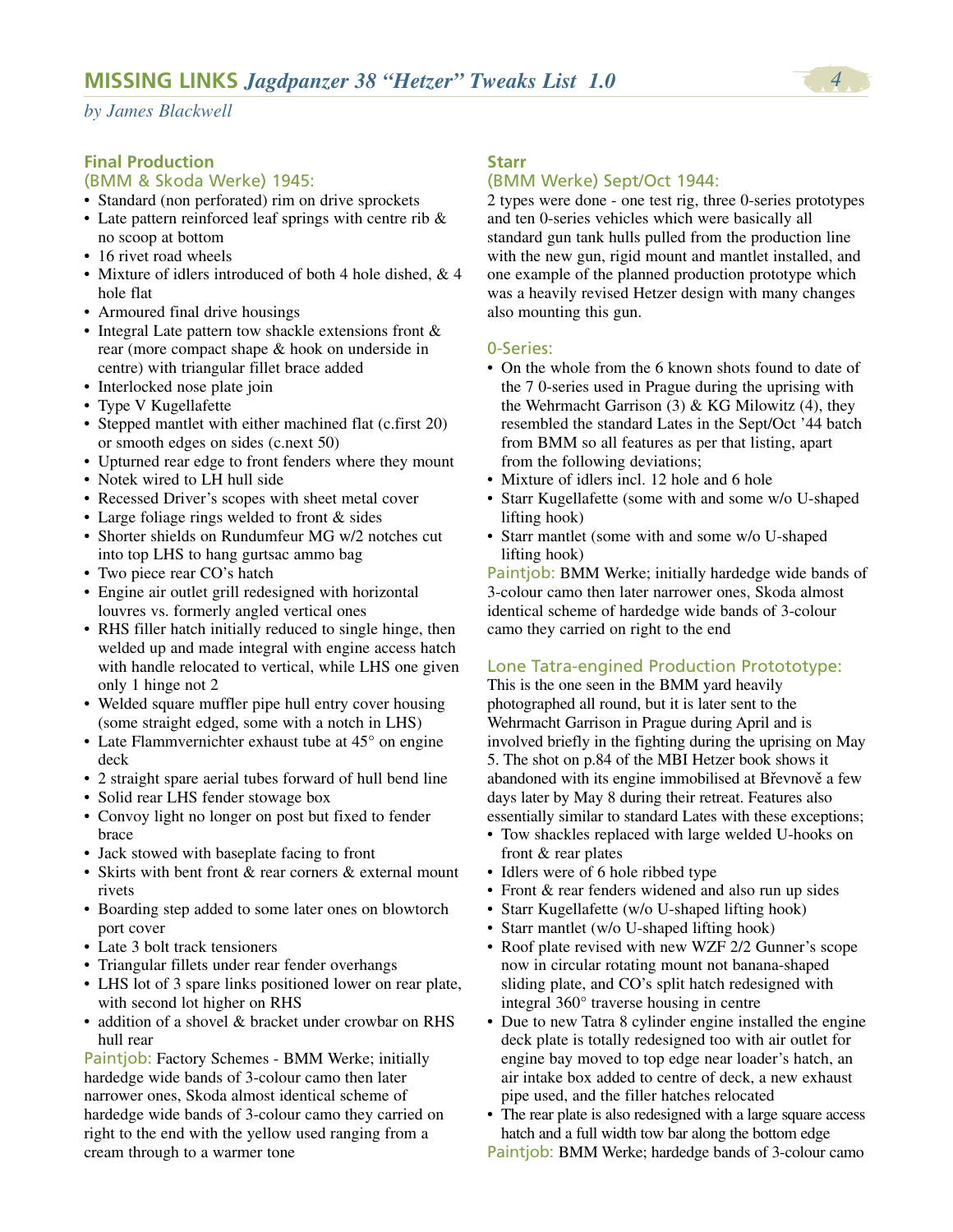# **KIT TWEAKS**

# **Italeri Late Model (No.209)**

#### Lower Hull - Front

- Add 3 bolt heads to the final drive housing inner faces on both left and right sides (Grandt Line GL-127 hex nuts)
- Add missing bolt heads on inside faces of wheel rims & centre hubs to match the outer pattern if desired (Grandt Line GL-127s hex nuts & bolts) - or just mud them up!
- Replace poorly detailed rubber band tracks with individual links or just heavily mud up

# Lower Hull - Rear

- Add wingnuts to both spare track brackets on rear plate
- Add 2 missing tabs to rear fender overhang fillet corners where they rest on rear tow eyes from strip
- Add tow cables from Tamiya Pz.IV tow eyes and nylon string to mounting tow eye
- Add lead foil straps with buckles for securing tow cable to 3 hooks on rear plate
- Add tread plate crew mounting step to blowtorch port cover from p-e off-cut

# Upper Hull

- Add wingnut to jack block on RHS front mudguard
- Replace poor kit Notek Light with better one and add solder conduit & plug on LH hull side
- Insert 2 missing Driver's vision blocks into holes from strip or parts box
- Shave off and redo tie-downs in fire wire
- Drill in 3 sunken securing screw holes to sides & top of saukopf and scribe screw slot, plus add 2 digit casting number by Slaters if desired to centre behind top screw hole
- Add 2 reinforcing braces under gun mantlet to each side
- Add gun elevation stopper to top of kugellafette from 40 thou strip
- Add 3 digit casting no. by Slaters to top of Kugellafette
- Replace kit gun barrel with turned one if desired (Elefant, Jordi Rubio, Hots etc.). Length from mantlet front should be c.47mm
- Add missing gun sight from parts box or scratch
- Rundumfeur RC MG-34 on roof needs lot of work; including new scratchbuilt cradle and linkages from strip, wire and very fine spring, replace poor kit gun itself with better one (eg.Cal-scale or Dragon etc. MG-34 with butt removed), add gurtsac & belt or Tamiya drum mag (also add single bullet visible entering breech from drum mag), add spent link coming out of breech RHS from centre section cut down from a full plastic ammo belt, add missing gun sight scope under

| selected detail sets 1                                  |                                                        |
|---------------------------------------------------------|--------------------------------------------------------|
| ABER                                                    |                                                        |
| #35112 Hetzer Early/Mid                                 | #35113 Hetzer Late                                     |
| #35114 Hetzer Fenders                                   |                                                        |
| <b>ACCURATE ARMOR</b>                                   |                                                        |
| Traxpax #T38 Hetzer Tracks                              | Traxpax #T51 Hetzer<br>Ostketten Tracks                |
| <b>CMK/HOTS BARREL</b>                                  |                                                        |
| #033 7.5cm PaK 39 L/48<br>w/ Kugellafette IV Early Type | #034 7.5cm PaK 39 L/48<br>w/ Kugellafette IV Late Type |
| #035 7.5cm PaK 39 L/48<br>w/ Kugellafette V Early Type  | #036 7.5cm PaK 39 L/48<br>w/ Kugellafette V Late Type  |
| #037 7 5cm PaK 39 L/48<br>w/ Kugellafette III           | #038 7 5cm PaK 39 1/48<br>w/ Starr Mantlet             |
| <b>EDUARD</b>                                           |                                                        |
| #35343 Hetzer (Italeri Kit)                             | #35385 Hetzer (Dragon Kit)                             |

MG in shield gap, add 2 hex bolts from P&D added to each side of gun shield

- Add missing scopes to Loader's and CO's positions and redo curved guards if desired in finer strip
- Cut open moulded shut CO's rear hatch if desired to fit figure or show off interior
- Detail inside faces of crew hatches with bolts, strip and wire handles etc. as per refs
- Add wingnut to spare track bracket on sloping engine deck
- Add mounting brackets and bolts to sides of exhaust pipe housing duct from strip & GL 127 hex bolts
- Add real mesh over engine bay air outlet grill from fine extruded diamond wire mesh cut to shape and add wingnut on sliding panel locking point next to it. Also add sliding cover from strip if desired
- Add 2 missing mounting plates and bolts from strip & Grandt Line GL 127 hex bolts to aerial mount
- Replace aerial base with more accurate one from Tamiya Sd.Kfz.251 spare and add small wingnut to neck
- Add missing boltcutters to RHS rear fender section with strip bracket
- Add missing jack to Rear RHS fender from parts box and add brackets
- 2 missing spare aerials added from wire filaments to LH hull side and mounted in holder (which is oddly bent in kit due to being patterned off a damaged one at Bovington and needs straightening
- Cut down height of fender stowage bin and add 2 hasps to sides with Historex buckles

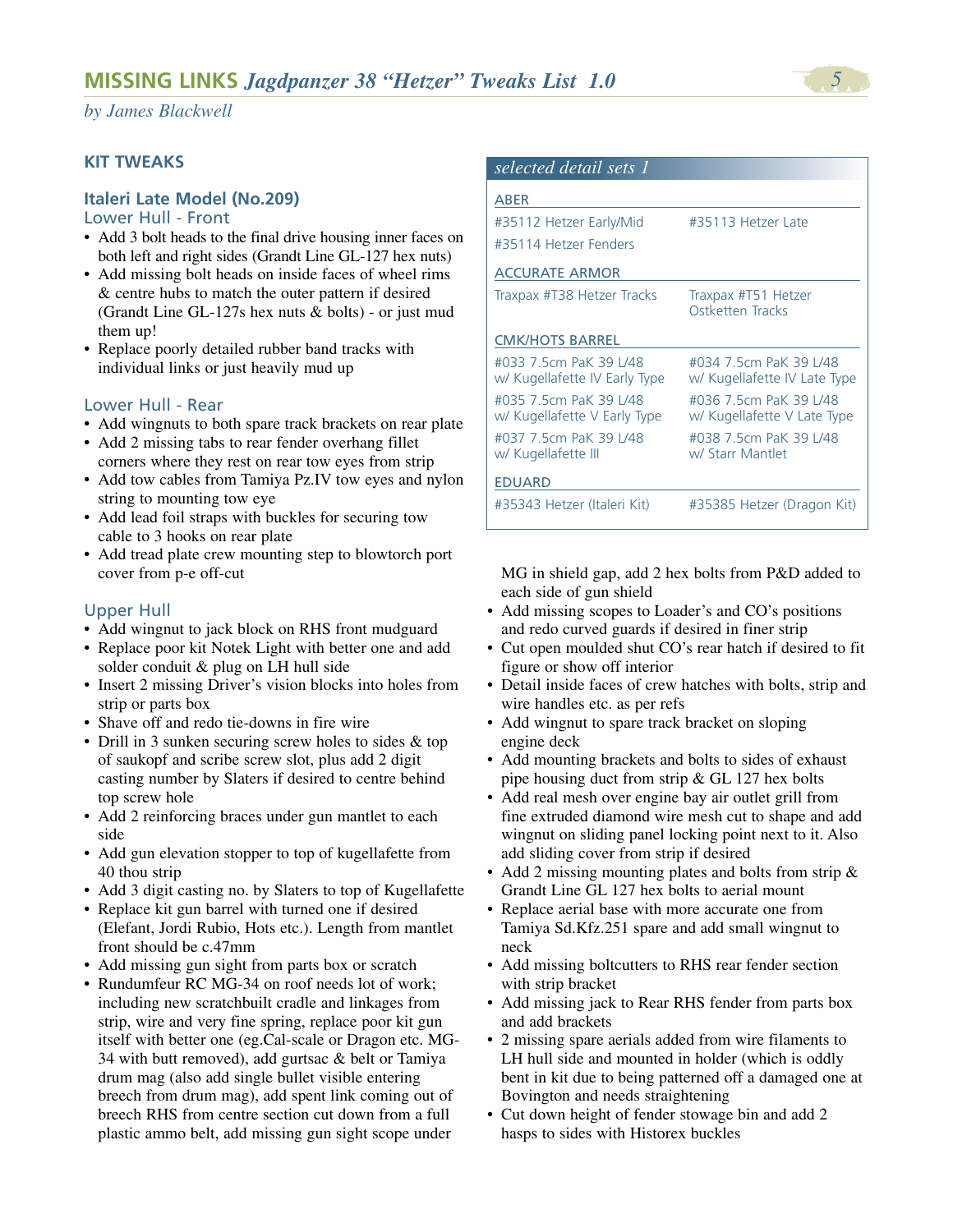# **Dragon Early Model (No.6030)**

Lower Hull - Front & Sides

- Add 9 missing bolts to inner faces of final drive housings in line with outer ones (with Grandt Line GL-127s hex nuts & bolts)
- The leaf springs in all Dragon kits they do are a hybrid to save them doing them twice, thus are technically incorrect for any. So for Earlies to early Mids, remove the moulded strip down the centre section, and for Lates, keep it, but fill in the scoop at the bottom of the centre section.
- Add missing bolt heads on inside faces of wheel rims & centre hubs to match the outer pattern if desired (GL-127s) - or just mud them up!
- Fill ejector pin marks on rear idlers
- Kit tracks needed per side = c.93 (or when laid out length  $= 29.5$ cm $)$

#### Lower Hull - Rear

- Fill rear plate/sidewall joint and re-scribe it/add weld bead onto sides instead, as rear plate was full width not sitting inside the two side walls as kit oddly depicts
- Add missing triangular fillets to underside of rear fender overhangs down to rear tow shackles from .10 thou card (though check photos refs to confirm vehicle modelled has them as intro date was during the run)
- Add tow cables and retaining straps & buckles to 3 hooks on rear plate

# Upper Hull

- Redo jack block if desired from basswood and lead foil and add securing wingnut (or at the very least scribe in wood grain to kit one)
- Remove ejector pin mark on LHS fender
- Add better Notek with wire conduit, foil clips and socket to LH hull side
- Cut off and redo tie downs in fine wire
- Add 3 splash strips to gun aperture of kugellafette
- Add 3 digit cast no. to top of kugellafette
- Almost impossible to fit elevating mechanism in properly without a lot of cutting and filing
- Add 2 reinforcing braces under gun mantlet to each side
- Add casting strip to top edge of mantlet
- Add casting no. to mantlet if desired (2 digit on BMM ones)
- \* An option is to putty up the lower edge of mantlet to do the reinforced chin variation seen on some
- Replace kit gun barrel (which has odd raised ring instead of thread cap groove near muzzle), with turned

| selected detail sets 2               |                                              |
|--------------------------------------|----------------------------------------------|
| <b>ELEFANT</b>                       |                                              |
| #35306 7.5cm PaK 39 L/48             |                                              |
| <b>FRIULMODEL</b>                    |                                              |
| #ATL-15 Hetzer Early Track           | #ATL-35 Hetzer Late Track                    |
| <b>JORDI RUBIO</b>                   |                                              |
| #JR27 7 5cm PaK 39 L/48              | #JR52 7.5cm PaK 39 L/48<br>(Threaded Muzzle) |
| <b>MODEL KASTEN</b>                  |                                              |
| #SK-28 Hetzer Early Track            | #SK-29 Hetzer Late Track                     |
| ROYAL MODEL                          |                                              |
| #116 Hetzer Part 1                   | #117 Hetzer Part 2                           |
| <b>VERLINDEN PRODUCTIONS</b>         |                                              |
| #1097 Hetzer Engine &<br>Compartment | #1692 Hetzer Interior                        |

one (Elefant, Jordi Rubio, Hots etc.). Length from mantlet front should be c.47mm

- Fill 2 ejectors on sliding Gunner's scope plate
- Drill out lens end of Gunner's sight and add 4 small rivets and 4 small screw holes to square top
- Add oval locking handles and tabs to CO's hatch inner faces
- Add scalloped hatch lip to outer edge of LHS Loader's hatch inner face
- Add locking handle and locking bar retaining brackets to RHS Loafer's hatch inner face
- Scratch up MG cradle for Rundumfeur roof MG from strip (or use Show Modelling one)
- Add 2 hex bolt heads to each side of MG shield
- Add small MG sighting periscope under MG barrel
- Remove butt from MG34 and add peg to rear
- Add drum mag to MG
- Add various wingnuts; on sliding mesh grill plate slot, spare track
- Add waffle baseplate to jack from .10x.20 strip and position it 180 degrees to instructions with baseplate facing front of vehicle plus detail up brackets
- Add tool bracket clamps to centre of crowbar, spare aerials, & add clamp handle to boltcutters
- Add 2 spare aerials if desired on LHS
- Add better aerial mount and aerial to RHS w/small wingnut on shaft
- Add aerial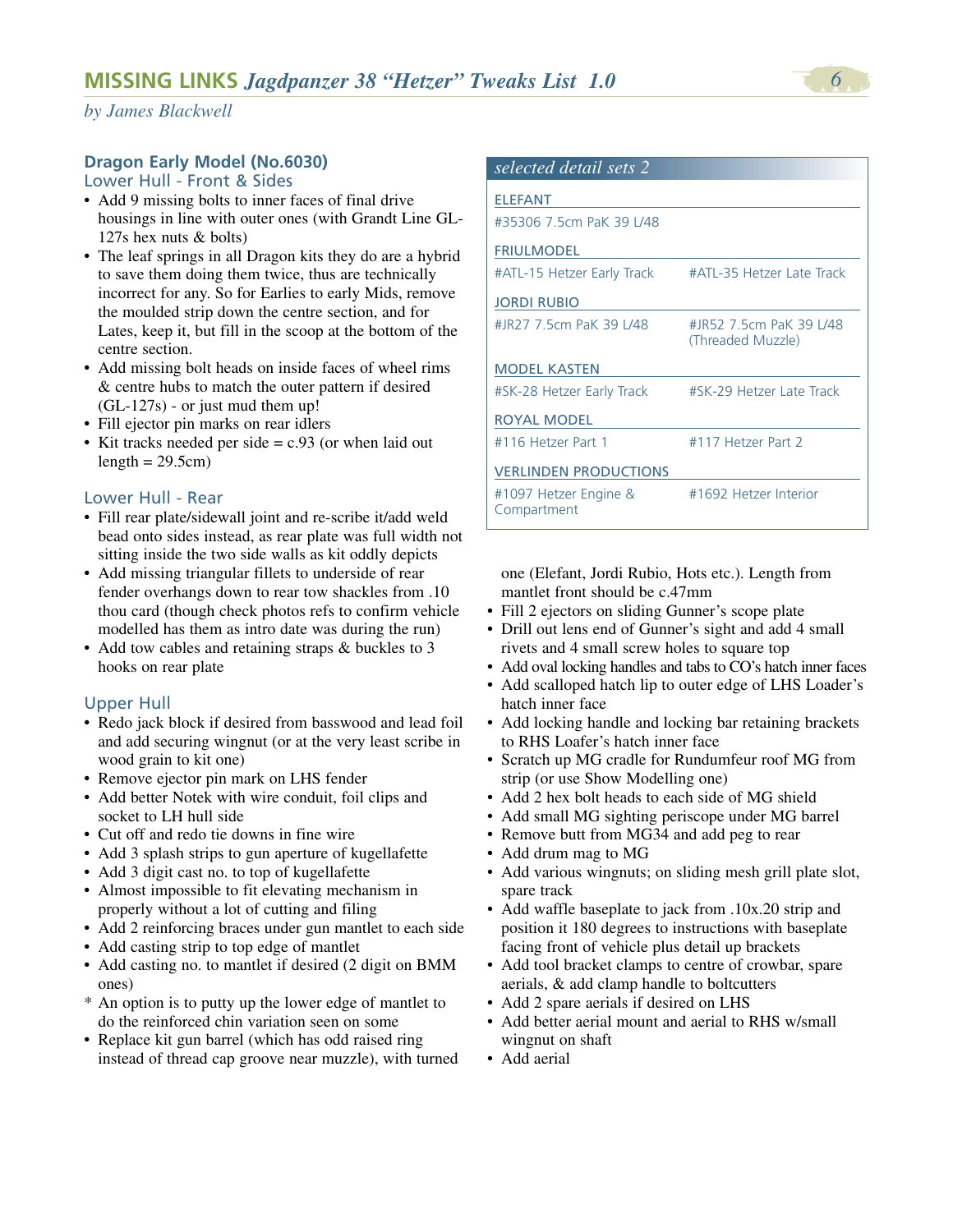# **Dragon Mid Production "Command" Model (No.6060)**

# Lower Hull - Front & Sides

- Add 9 missing bolts to inner faces of final drive housings in line with outer ones (with Grandt Line GL-127s hex nuts & bolts)
- The leaf springs in all Dragon kits they do are a hybrid to save them doing them twice, thus are technically incorrect for any. So for Earlies to early Mids, remove the moulded strip down the centre section, and for Lates, keep it, but fill in the scoop at the bottom of the centre section.
- Add missing bolt heads on inside faces of wheel rims & centre hubs to match the outer pattern if desired  $(GL-127s)$  – or just mud them up!
- Fill ejector pin marks on rear idlers
- Tracks needed per side = c.93 (or when laid out length  $= 29.5$ cm $)$

# Lower Hull - Rear

- Fill rear plate/sidewall joint and rescribe it/add weld bead onto sides instead, as rear plate was full width not sitting inside the two side walls as kit oddly depicts
- Add missing triangular fillets to underside of rear fender overhangs down to rear tow shackles from .10 thou card
- Add tow cables and retaining straps & buckles to 3 hooks on rear plate
- Add tread plate crew boarding step to blow torch cover port

# Upper Hull

- Redo jack block if desired from basswood and lead foil and add securing wingnut (or at the very least scribe in wood grain to kit one)
- Remove ejector pin mark on LHS fender
- Add better Notek with wire conduit, foil clips and socket to LH hull side
- Cut off and redo tie downs in fine wire
- Add 3 splash strips to gun aperture of kugellafette
- Add 3 digit cast no. to top of kugellafette
- Almost impossible to fit elevating mechanism in properly without a lot of cutting and filing
- Add 2 reinforcing braces under gun mantlet to each side
- Add casting strip to top edge of mantlet
- Add casting no. to mantlet if desired (2 digit on BMM ones)
- Replace kit gun barrel (which has odd raised ring instead of thread cap groove near muzzle), with turned one (Elefant, Jordi Rubio, Hots etc.). Length from mantlet front should be c.47mm
- Fill 2 ejectors on sliding Gunner's scope plate
- Drill out lens end of Gunner's sight and add 4 small rivets and 4 small screw holes to square top
- Move RHS roof Pilsen socket forward c.1-1.5mm so doesn't foul CO's front hatch when opened
- Add oval locking handles and tabs to CO's hatch inner faces
- Add scalloped hatch lip to outer edge of LHS Loader's hatch inner face
- Add locking handle and locking bar retaining brackets to RHS Loafer's hatch inner face
- Scratch up MG cradle for Rundumfeur roof MG from strip (or use Show Modelling one)
- Add 2 hex bolt heads to each side of MG shield
- Add small MG sighting periscope under MG barrel
- Remove butt from MG-34 and add peg to rear
- Add drum mag to MG
- Use alternate Late deck provided to do option of filling the LHS filler hatch in for late Mid if desired
- Add various wingnuts; on sliding mesh grill plate slot, spare track
- Add waffle baseplate to jack from .10x.20 strip and position it 180 degrees to instructions with baseplate facing front of vehicle
- Add tool bracket clamps to centre of crowbar, spare aerials, & add clamp handle to boltcutters
- Add 2 spare aerials if desired on LHS
- Add better aerial mount and aerial to RHS w/small wingnut on shaft
- Add aerial

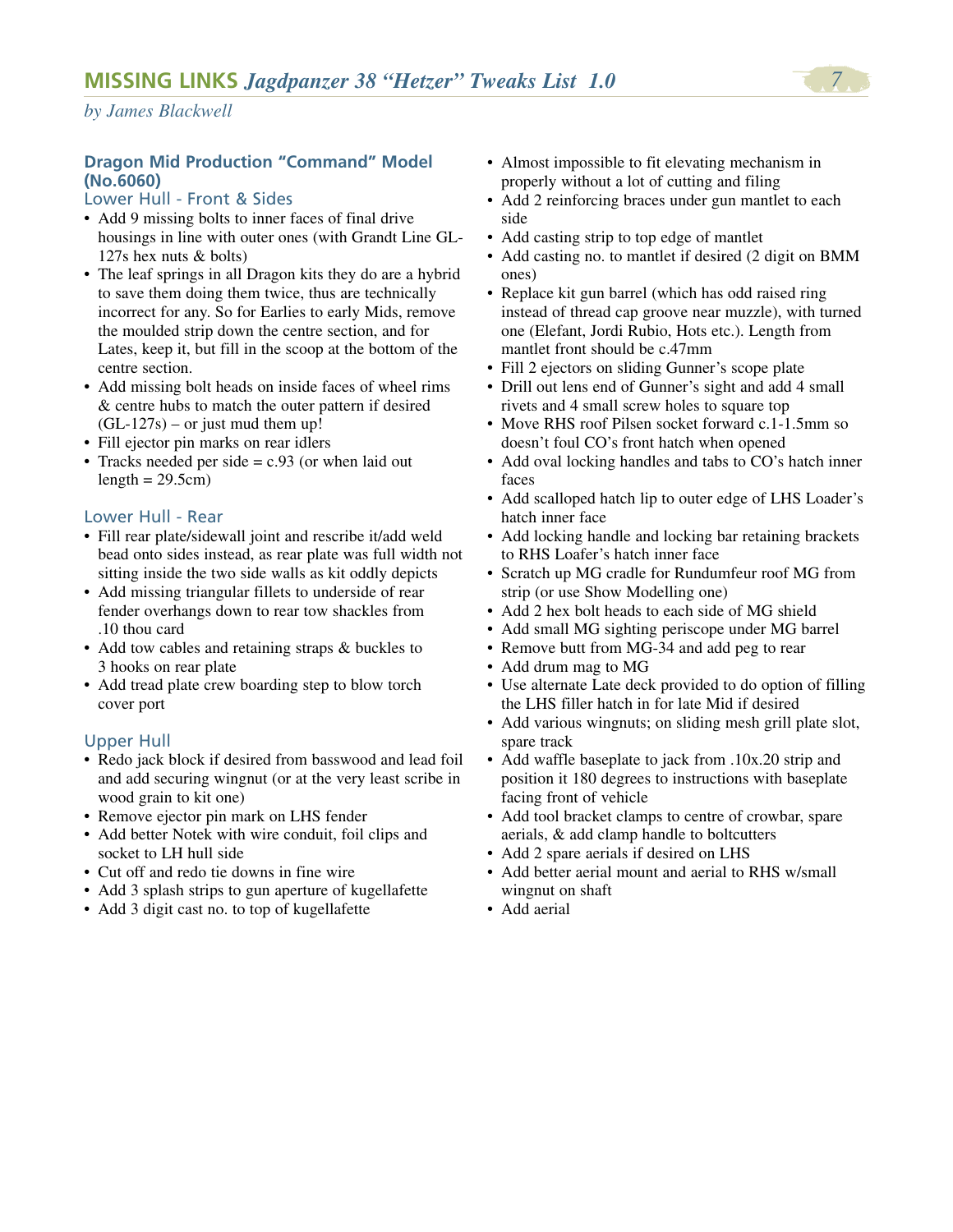# **Dragon Late Model/Flamm (No.6037)**

# *(This kit is actually a Late not a Mid as the box top implies)*

# Lower Hull – Front & Sides

- Add 9 missing bolts to inner faces of final drive housings in line with outer ones (with Grandt Line GL-127s hex nuts & bolts)
- The leaf springs in all Dragon kits they do are a hybrid to save them doing them twice, thus are technically incorrect for any. So for Earlies to early Mids, remove the moulded strip down the centre section, and for Lates, keep it, but fill in the scoop at the bottom of the centre section.
- Add missing bolt heads on inside faces of wheel rims & centre hubs to match the outer pattern if desired  $(GL-127s)$  – or just mud them up!
- Fill ejector pin marks on rear idlers
- Tracks needed per side = c.93 (or when laid out length  $= 29.5$ cm)

#### Lower Hull - Rear

- Fill rear plate/sidewall joint and rescribe it/add weld bead onto sides instead, as rear plate was full width not sitting inside the two side walls as kit oddly depicts
- Add missing triangular fillets to underside of rear fender overhangs down to rear tow shackles from .10 thou card
- Add tow cables and retaining straps & buckles to 3 hooks on rear plate
- Add tread plate crew boarding step to blow torch cover port

# Gun Tank's Main Gun

- Add 3 splash strips to gun aperture of kugellafette
- Add 3 digit cast no. to top of kugellafette
- Almost impossible to fit elevating mechanism in properly without a lot of cutting and filing
- Add 2 reinforcing braces under gun mantlet to each side
- Add casting strip to top edge of mantlet
- Add casting no. to mantlet if desired (2 digit on BMM ones)
- Replace kit gun barrel (which has odd raised ring) instead of thread cap groove near muzzle), with turned one (Elefant, Jordi Rubio, Hots etc.). Length from mantlet front should be c.47mm

# Flamm Hetzer's main Gun

- Only 2 known examples of the 20 built for use in Op. Nordwind by Flamm Pz.Kp.s 352 & 353 have appeared to date in published refs (5 shots of "S-14" and one of the one in Gros Rederching), so its difficult to model others with any certainty based on such a small sample. But re these two known examples;
- If modelling "S14" in snow covered field near

Oermingen; scratch new 8 hole spoked idler wheels, leave jack block off and added threaded shaft for wingnut, extend RHS spare track bracket to hold 8 links not 7, add unique curved Gunner's scope MG guard on roof, mash end section of sheet metal barrel tube up as per shots, remove Loader's & CO's scopes & guards, bend engine deck spare track bracket backwards, callsign is in white not red as supplied in kit

- If modelling one seen against building under snow in Gros Rederching; use kit's 6 hole idlers, add only 1 link to RHS spare track bracket, batter sheet metal gun tube slightly by redoing last section in lead foil
- Add missing scope under glare guard on top of kugellafette
- Add 4 small bolt heads to top of glare guard
- Add muzzle of flame projector and igniter barrels inside sheet metal barrel

## Upper Hull

- Redo jack block if desired from basswood and lead foil and add securing wingnut (or at the very least scribe in wood grain to kit one)
- Remove ejector pin mark on LHS fender
- Add better Notek with wire conduit, foil clips and socket to LH hull side
- Cut off and redo tie downs in fine wire
- Fill 2 ejectors on sliding Gunner's scope plate
- Drill out lens end of Gunner's sight and change square top to later model round top (ie. SflZF 1a  $& 1c$ )
- Move RHS roof Pilsen socket forward c.1-1.5mm so doesn't foul CO's front hatch when opened
- Add oval locking handles and tabs to CO's hatch inner faces
- Add scalloped hatch lip to outer edge of LHS Loader's hatch inner face
- Add locking handle and locking bar retaining brackets to RHS Loafer's hatch inner face
- Scratch up MG cradle for Rundumfeur roof MG from strip (or use Show Modelling one)
- Add 2 hex bolt heads to each side of MG shield
- Add small MG sighting periscope under MG barrel
- Remove butt from MG34 and add peg to rear
- Add drum mag or gurtsac to MG
- Add various wingnuts; on sliding mesh grill plate slot, spare track
- Add waffle baseplate to jack from .10x.20 strip and position it 180 degrees to instructions with baseplate facing front of vehicle
- Add tool bracket clamps to centre of crowbar, spare aerials, & add clamp handle to boltcutters
- Add 2 spare aerials if desired on LHS
- Add better aerial mount and aerial to RHS w/small wingnut on shaft
- Add aerial